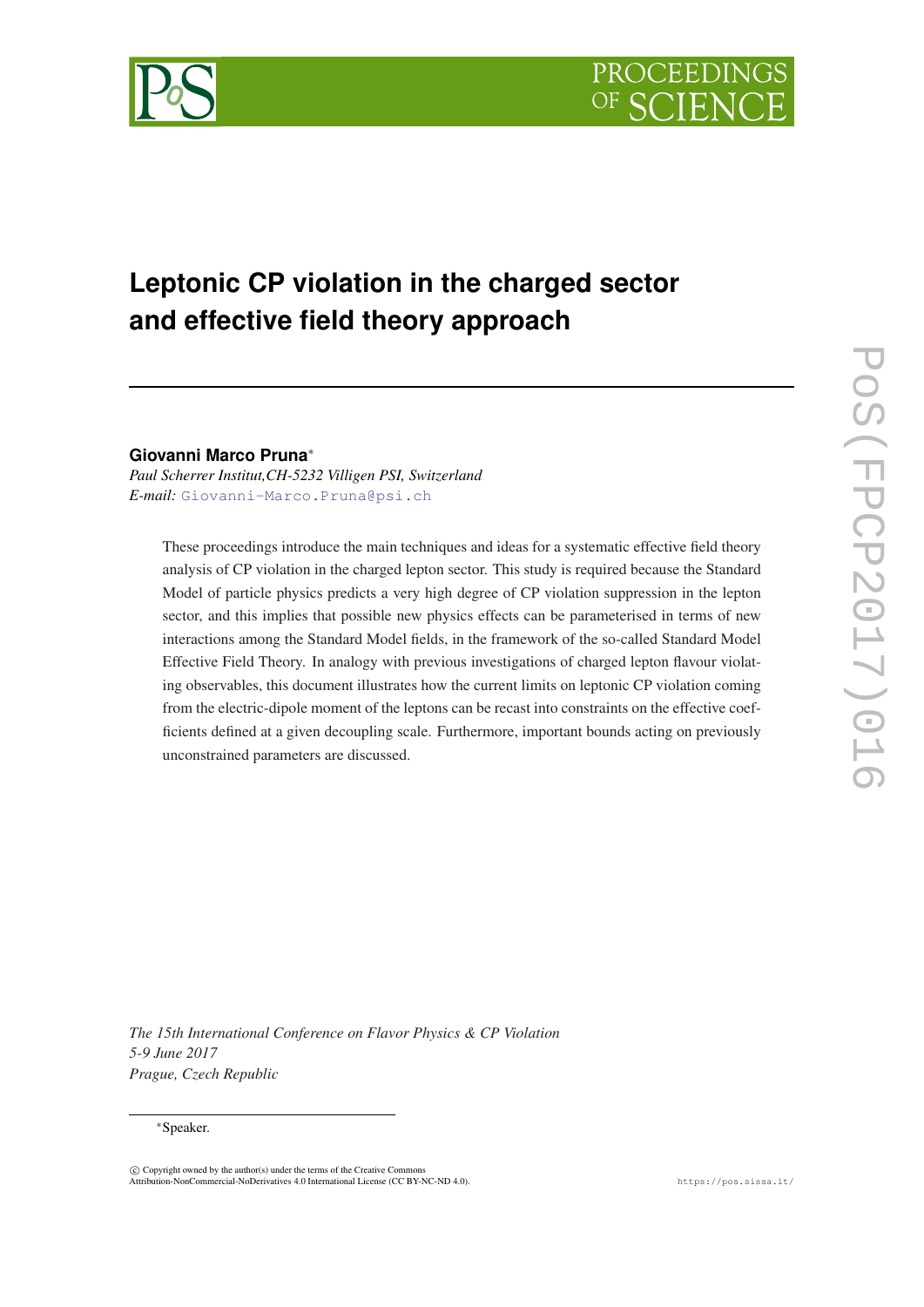# 1. Introduction

The Standard Model (SM) of particle physics fails to explain the origin of matter, the nature of neutrino oscillations, the observation of dark matter and dark energy satisfactorily, and it does not accommodate gravity. Consequently, it is accepted as a low-energy manifestation of an ultimate theory, defined at the Planck energy scale, which should incorporate solutions to these open problems.

With the assumption that these unexplained observables find their natural solution at some energy higher than the electroweak (EW) symmetry-breaking scale, the impact of such new physics (NP) can be well described by the SM effective field theory (SMEFT) [[1](#page-7-0), [2](#page-7-0), [3,](#page-7-0) [4,](#page-7-0) [5,](#page-7-0) [6](#page-7-0), [7](#page-7-0)]. This theoretical framework consists of a parameterisation of the NP in terms of new interactions associated with non-renormalisable operators and is extremely efficient for the study of observables related to vanishing or suppressed SM predictions.

One class of such observables is related to CP violation in the lepton sector, which is completely absent at the tree level in the SM. Nevertheless, the observed baryon-antibaryon asymmetry in the Universe [\[8\]](#page-7-0) calls for enhanced CP violation with respect to the amount provided by the Cabibbo–Kobayashi–Maskawa (CKM) matrix of the SM [\[9\]](#page-7-0), and there is yet no experimental evidence for the elusive  $\theta_{\text{QCD}}$  term [[10\]](#page-8-0). Therefore, it is assumed that an extra contribution could come from beyond-the-SM (BSM) physics at higher energies. Such NP could also give rise to non-vanishing CP-violating contributions in the lepton sector [\[11](#page-8-0), [12\]](#page-8-0).

The most relevant example of a CP-violating observable in the charged lepton sector at low energy is the electric-dipole moment (EDM), which is predicted to be very small in the SM [\[13](#page-8-0), [14](#page-8-0), [15](#page-8-0)] and so far has not been observed in precision experiments [[16\]](#page-8-0). This makes it especially suitable for analysis within a SMEFT framework.

In these proceedings, a systematic SMEFT analysis of lepton EDMs is performed up to the one-loop level with the inclusion of dimension-six operators, and the current experimental bounds are recast into constraints on the effective coefficients defined at higher energy scales.

In Section 2, the lepton sector of the SMEFT, with the inclusion of dimension-six operators, is presented together with a low-energy EFT valid at the lepton mass scale. Section [3](#page-4-0) describes the relation between leptonic EDM and effective coefficients and current experimental limits are listed. In Section [4](#page-5-0), the connection between the effective coefficients defined above and below the EW scale and their mixing effects are explained. In Section [5,](#page-6-0) experimental bounds are interpreted in terms of limits on the effective coefficients at the EW scale and above. Finally, Section [6](#page-7-0) briefly discusses prospects for SMEFT analysis in connection with lepton EDM.

#### 2. Standard Model Effective Field Theory for Charged Leptons

In this section, a set of SMEFT operators is formally introduced and discussed in the light of lepton EDM relevant phenomenological aspects.

First, BSM is assumed to generate non-standard interactions at some large energy scale,  $\Lambda_{UV}$ . Exploiting the Appelquist–Carazzone theorem [\[17\]](#page-8-0), these new interactions are parameterised by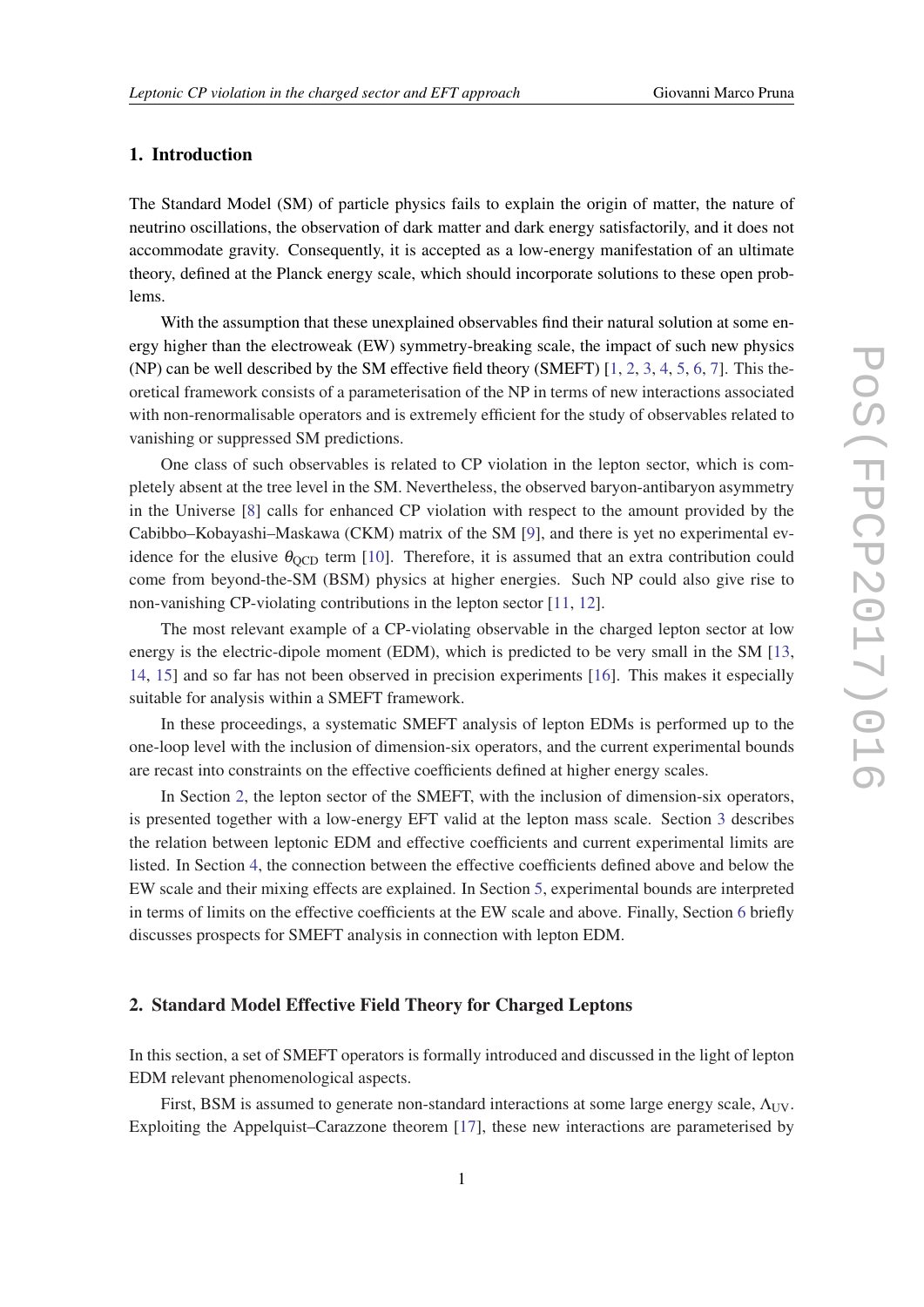<span id="page-2-0"></span>higher dimensional operators:

$$
\mathcal{L}_{\text{SMEFT}} = \mathcal{L}_{\text{SM}} + \frac{1}{\Lambda_{\text{UV}}} \sum_{i} C_{i}^{(5)} Q_{i}^{(5)} + \frac{1}{\Lambda_{\text{UV}}^2} \sum_{i} C_{i}^{(6)} Q_{i}^{(6)} + [\dots], \tag{2.1}
$$

where the complete set of operators up to dimension-seven are presented and discussed in [[1](#page-7-0), [2,](#page-7-0) [4\]](#page-7-0). The dimension-five operator studied in [\[18](#page-8-0), [19\]](#page-8-0) is severely constrained by the smallness of the neutrino mass scale, and operators with a dimension higher than six are scale-suppressed by construction. For the purpose of illustration, only the leptonic SMEFT operatorial classes listed in Tables 1 and 2 are considered. In principle, more non-leptonic dimension-six operators could have an impact on leptonic EDM via quantum fluctuations [\[20\]](#page-8-0), but a complete treatment of leading and subleading effects is beyond the scope of this discussion and will be presented in a future publication [[21\]](#page-8-0). The notation and conventions adopted in the following analysis are taken from [[22\]](#page-8-0).

| $\psi^2 X \varphi$ |                                                      | $\Psi^2 \varphi^2 D$ |                                                                                                                                                                                                                                                                                                                                                    | $\psi^2 \varphi^3$ |  |
|--------------------|------------------------------------------------------|----------------------|----------------------------------------------------------------------------------------------------------------------------------------------------------------------------------------------------------------------------------------------------------------------------------------------------------------------------------------------------|--------------------|--|
|                    |                                                      |                      | $\Big\ \;{\cal Q}_{eW}\;\left \;(\bar l_p\sigma^{\mu\nu}e_r)\tau^I\varphi W_{\mu\nu}^I\;\right\ \;{\cal Q}_{\varphi I}^{(1)}\;\left \; \begin{array}{c} (\varphi^\dagger i\overset{\leftrightarrow}{D_\mu}\varphi)(\bar l_p\gamma^\mu l_r) \end{array}\right\ \;{\cal Q}_{e\varphi}\;\left \;(\varphi^\dagger\varphi)(\bar l_p e_r\varphi)\right.$ |                    |  |
| $Q_{eB}$           | $(\bar{l}_p \sigma^{\mu\nu} e_r) \varphi B_{\mu\nu}$ |                      | $\left\ \,\mathcal{Q}_{\varphi l}^{(3)}\,\,\right  \,(\varphi^\dagger i \overset{\leftrightarrow}{D^I_\mu} \varphi) (\bar{l}_p \tau^I \gamma^\mu l_r)$                                                                                                                                                                                             |                    |  |
|                    |                                                      | $Q_{\varphi e}$      | $(\varphi^{\dagger}i\stackrel{\leftrightarrow}{D_{\mu}}\varphi)(\bar{e}_{p}\gamma^{\mu}e_{r})$                                                                                                                                                                                                                                                     |                    |  |

Table 1: Leptonic dimension-six operators consisting of fermions and bosons, according to [\[2](#page-7-0)].

|                | $(\bar{L}L)(\bar{L}L)$                                               |                  | $(\bar{R}R)(\bar{R}R)$                                                                 |  |
|----------------|----------------------------------------------------------------------|------------------|----------------------------------------------------------------------------------------|--|
| $Q_{ll}$       | $(\bar{l}_p \gamma_\mu l_r)(\bar{l}_s \gamma^\mu l_t)$               | $Q_{ee}$         | $(\bar{e}_p \gamma_\mu e_r)(\bar{e}_s \gamma^\mu e_t)$                                 |  |
| $Q_{la}^{(1)}$ | $(\bar{l}_p \gamma_\mu l_r)(\bar{q}_s \gamma^\mu q_t)$               | $Q_{eu}$         | $(\bar{e}_p \gamma_\mu e_r)(\bar{u}_s \gamma^\mu u_t)$                                 |  |
| $Q_{la}^{(3)}$ | $(\bar{l}_p \gamma_\mu \tau^I l_r)(\bar{q}_s \gamma^\mu \tau^I q_t)$ | $Q_{ed}$         | $(\bar{e}_p \gamma_\mu e_r)(\bar{d}_s \gamma^\mu d_t)$                                 |  |
|                | $(\bar{L}L)(\bar{R}R)$                                               |                  | $(\bar{L}R)(\bar{R}L)$ and $(\bar{L}R)(\bar{L}R)$                                      |  |
| $Q_{le}$       | $(\bar{l}_p \gamma_\mu l_r)(\bar{e}_s \gamma^\mu e_t)$               | $Q_{ledq}$       | $(\bar{l}_p^j e_r)(\bar{d}_s q_t^j)$                                                   |  |
| $Q_{lu}$       | $(\bar{l}_p \gamma_\mu l_r)(\bar{u}_s \gamma^\mu u_t)$               | $Q_{lequ}^{(1)}$ | $(\bar{l}_p^j e_r) \varepsilon_{jk} (\bar{q}_s^k u_t)$                                 |  |
| $Q_{ld}$       | $(\bar{l}_p \gamma_\mu l_r)(\bar{d}_s \gamma^\mu d_t)$               | $Q_{lequ}^{(3)}$ | $(\bar{l}_p^j \sigma_{\mu\nu} e_r) \varepsilon_{ik} (\bar{q}_s^k \sigma^{\mu\nu} u_t)$ |  |
| $Q_{qe}$       | $(\bar{q}_p \gamma_\mu q_r)(\bar{e}_s \gamma^\mu e_t)$               |                  |                                                                                        |  |

Table 2: Leptonic dimension-six operators consisting of four fermions, according to [[2\]](#page-7-0).

The Hermiticity of the physical Lagrangian enforces the coefficients of the operatorial class  $\psi^2 \varphi^2 D$  to be real. Focusing on the one-loop contribution to the flavour-diagonal lepton-dipole momenta, one should also notice that the operatorial classes  $(\bar{L}L)(\bar{L}L)$  and  $(\bar{R}R)(\bar{R}R)$  could only give rise to real contributions. Consequently, they will not contribute (up to the one-loop level) to leptonic EDMs and will not be considered further.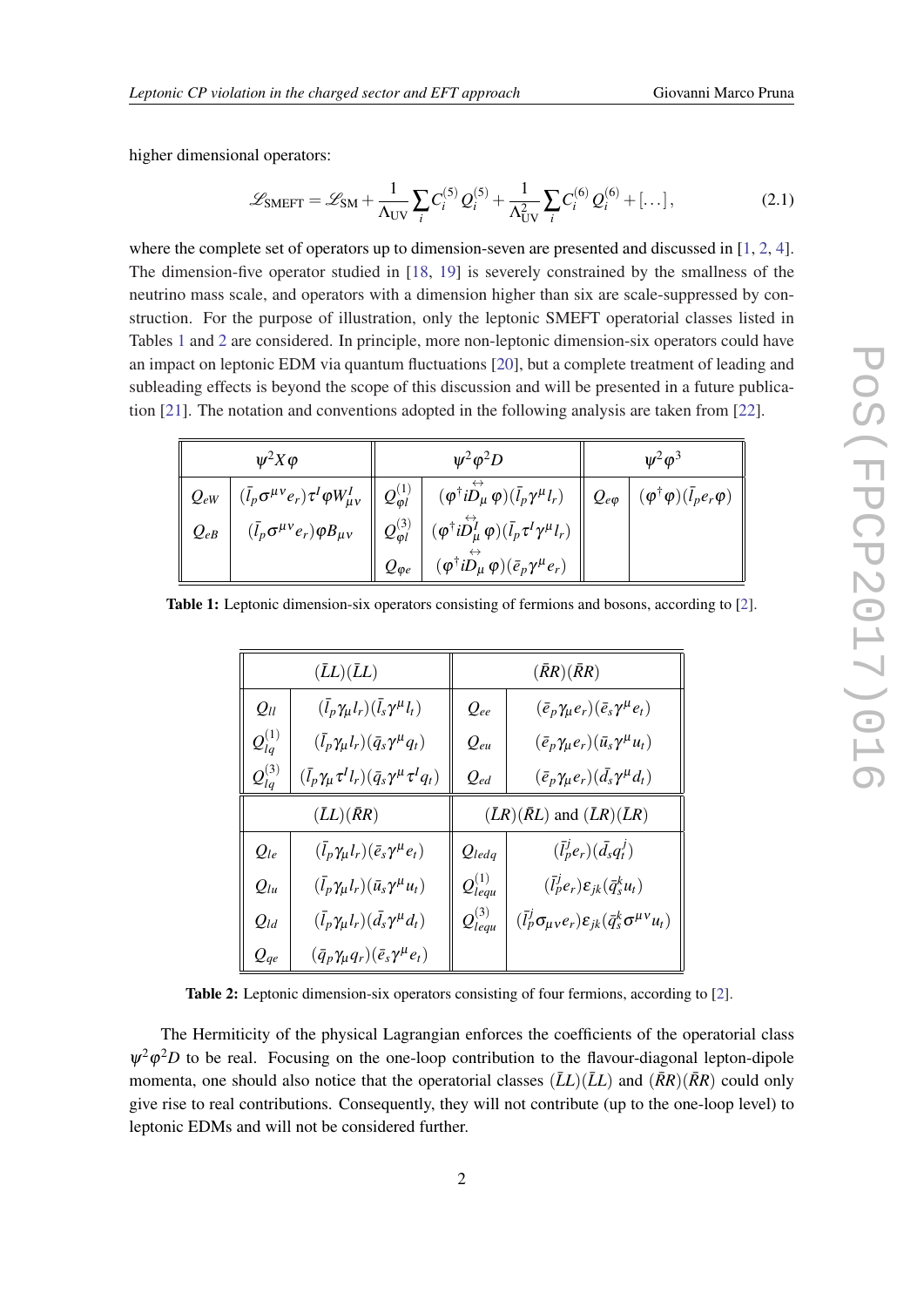<span id="page-3-0"></span>Working in the broken phase rather than in the gauge basis, the two operators of the  $\psi^2 X \varphi$  set can be rewritten using

$$
Q_{eB} \to Q_{e\gamma}c_W - Q_{eZ}s_W, \qquad (2.2)
$$

$$
Q_{eW} \to -Q_{e\gamma} s_W - Q_{eZ} c_W, \qquad (2.3)
$$

where  $s_W = \sin(\theta_W)$  and  $c_W = \cos(\theta_W)$  are the sine and cosine of the weak mixing angle.

The operator  $Q_{e\varphi}$  mixes with the dimension-four SM Lagrangian and redefines the relations among the Yukawa couplings and masses [\[23](#page-8-0), [24,](#page-8-0) [25,](#page-8-0) [20](#page-8-0), [22\]](#page-8-0):

$$
y_l \to \frac{\sqrt{2}m_l}{v} + \frac{v^2}{2\Lambda_{\text{UV}}^2} C_{e\varphi}^{ll}, \tag{2.4}
$$

where both  $y_l$  and  $C_{e\varphi}^{ll}$  are complex parameters. For the correct gauge-invariant evaluation of the  $Q_{e\varphi}$  contribution to the leptonic EDMs (and flavour-diagonal dipole moments in general), the prescription of Eq. (2.4) is crucial.

The operator  $Q_{le}$  requires additional consideration. The one-loop investigation of its chiral structure reveals a non-vanishing contribution in the naive anticommuting γ<sup>5</sup> scheme and, *vice*versa, a vanishing contribution when the Breitenlohner–Maison–'t Hooft–Veltman scheme is used<sup>1</sup>. A scheme-independent result is only obtained when the two-loop anomalous dimensions are considered in the operatorial mixing, similarly as in [\[28](#page-8-0), [29\]](#page-8-0). Considering only the one-loop finite contribution, as was done in [\[23,](#page-8-0) [22](#page-8-0), [30,](#page-9-0) [31](#page-9-0)], leads to non-physical results and should be avoided.

The natural energy scale for the measurement of the lepton EDM lies below the EW scale, which implies that  $\mathcal{L}_{\text{SMEFT}}$  should be matched to an effective Lagrangian invariant under QED and QCD symmetries that include higher-dimensional operators (see [\[32](#page-9-0)] for the complete tree-level matching). For simplicity, only a single low-energy dipole operator will be considered in addition to the dimension-four QED and QCD Lagrangian<sup>2</sup> , *i.e.*

$$
\mathcal{L}_{\text{LEFT}} = \left(2^{-3/4} G_F^{-1/2}\right) \frac{\mathcal{C}_{e\gamma}^{pr}}{\Lambda_{\text{EW}}^2} (\bar{l}_p \sigma^{\mu \nu} e_r) F_{\mu \nu} \n+ \frac{\mathcal{C}_{S}^{prst}}{\Lambda_{\text{EW}}^2} (\bar{l}_p P_R l_r) (\bar{l}_s P_R l_t) + \frac{\mathcal{C}_{T1u}^{prst}}{\Lambda_{\text{EW}}^2} (\bar{l}_p \sigma^{\mu \nu} P_R l_r) (\bar{u}_s \sigma_{\mu \nu} P_R u_t) + \text{H.c.},
$$
\n(2.5)

where  $F_{\mu\nu}$  is the electromagnetic field-strength tensor and  $\Lambda_{\rm EW}$  is the EW energy scale.

In Section [4](#page-5-0), the complete one-loop contribution of the dimension-six operators listed in Ta-bles [1](#page-2-0) and [2](#page-2-0) to the imaginary part of  $\mathcal{C}_{eq}^{ll}$  is presented. Several openly available tools were used to perform such a calculation in an automated way: the described model was implemented in FeynRules [\[33\]](#page-9-0) to obtain consistent Feynman rules<sup>3</sup>; the FeynArts interface of FeynRules was exploited to produce a model file for the FeynArts [\[34](#page-9-0)] and FormCalc [\[35](#page-9-0), [36\]](#page-9-0) packages; and the combined packages FeynArts/FormCalc were employed to generate non-integrated amplitudes, which are later elaborated with the symbolic manipulation system Form [[37\]](#page-9-0).

<sup>&</sup>lt;sup>1</sup>For a recent review of regularisation schemes see [\[26](#page-8-0)], and for  $\frac{\pi}{2}$ -related issues see [\[27](#page-8-0)].

 $2$ In principle, below the EW scale, one should also adopt a complete basis of dimension-six operators, as was done in [[29\]](#page-8-0), for the study of muonic LFV processes. Again, such a complete analysis will be presented later in [\[21](#page-8-0)].

<sup>&</sup>lt;sup>3</sup>The model file is available upon request.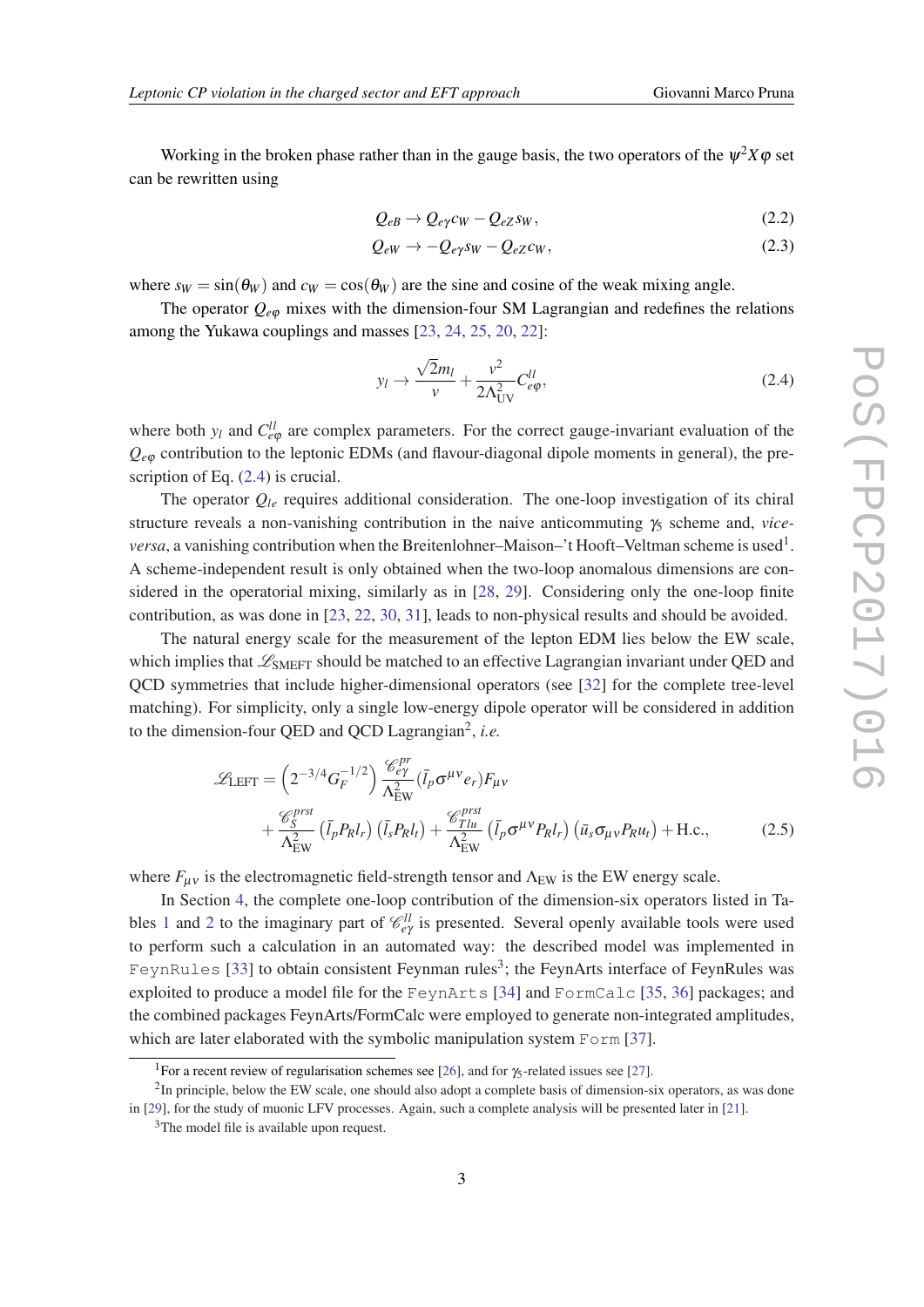### <span id="page-4-0"></span>3. Electric-dipole moment of leptons

This section defines the relevant observables and connects them with the effective coefficients as well as listing the current experimental bounds on lepton EDMs.

Following [\[38](#page-9-0), [39\]](#page-9-0), the structure of the fermionic dipole interaction can be defined as:

$$
\Gamma_{\mu} = F_1 \left( q^2 \right) \gamma_{\mu} + i F_2 \left( q^2 \right) \sigma^{\mu \nu} q^{\nu} - i F_3 \left( q^2 \right) \sigma^{\mu \nu} q^{\nu} \gamma_5 + \left[ \dots \right], \tag{3.1}
$$

where the static charge and dipole moments are defined at  $q^2 \to 0$ :

$$
F_1(0) = Q_f e, \tag{3.2}
$$

$$
F_2(0) = a_f Q_f \frac{e}{2m_f},
$$
\n(3.3)

$$
F_3(0) = d_f Q_f. \tag{3.4}
$$

In the previous equations,  $a_f$  and  $d_f$  are the anomalous magnetic and electric dipole moments of the fermion  $f$ , respectively.

At the lepton mass scale, the operator introduced in Eq. ([2.5](#page-3-0)) will contribute to the lepton dipole moments:

$$
a_l = \frac{2}{e} \frac{2^{1/4} m_l}{\sqrt{G_F} \Lambda_{\rm EW}^2} \Re \mathcal{C}_{e\gamma}^{ll},
$$
\n(3.5)

$$
d_l = \frac{2^{1/4}}{\sqrt{G_F} \Lambda_{\rm EW}^2} \mathfrak{F}^{\mathcal{U}l}_{e\gamma}.
$$
 (3.6)

Therefore, the imaginary part of the flavour-diagonal  $\mathcal{C}_{e\gamma}$  coefficients represents the essential quantity to connect with the SMEFT dimension-six coefficients defined above the EW scale. Such quantities should be studied in the light of the current experimental limits for the lepton EDMs [\[40](#page-9-0), [41](#page-9-0), [42\]](#page-9-0):

$$
|d_e| \le 8.7 \cdot 10^{-29} e \, \text{cm} \simeq 2.1 \cdot 10^{-16} \, \text{GeV}^{-1} \, (90\% \, \text{C.L.}), \tag{3.7}
$$

$$
|d_{\mu}| \le 1.9 \cdot 10^{-19} e \text{ cm} \simeq 4.6 \cdot 10^{-7} \text{ GeV}^{-1} (95\% \text{ C.L.}), \qquad (3.8)
$$

$$
|d_{\tau}| \le 4.5 \cdot 10^{-17} e \text{cm} \simeq 1.1 \cdot 10^{-4} \text{ GeV}^{-1} \ (95\% \text{ C.L.}). \tag{3.9}
$$

These values can be trivially recast in terms of limits on the low-energy effective operator  $\mathcal{C}_{\rho\nu}$ defined at the lepton mass energy scale:

$$
\frac{\Im \mathcal{C}_{e\gamma}^{11}}{\Lambda_{\rm EW}^2} < 6.1 \cdot 10^{-19} \,\text{GeV}^{-2},\tag{3.10}
$$

$$
\frac{\Im \mathcal{C}_{e\gamma}^{22}}{\Lambda_{\rm EW}^2} < 1.3 \cdot 10^{-9} \text{ GeV}^{-2},\tag{3.11}
$$

$$
\frac{\Im \mathcal{C}_{e\gamma}^{33}}{\Lambda_{\rm EW}^2} < 3.1 \cdot 10^{-7} \text{ GeV}^{-2}.\tag{3.12}
$$

The equations above can not be directly translated into the SMEFT picture with a naive tree-level approach. Instead, the strategy of regions [[43\]](#page-9-0) and standard renormalisation-group evolution (RGE) technologies (both embedded in a consistent perturbative approach) should be exploited to connect these constraints to SMEFT dimension-six coefficients defined at higher energies. The next section outlines the main ideas behind such a procedure.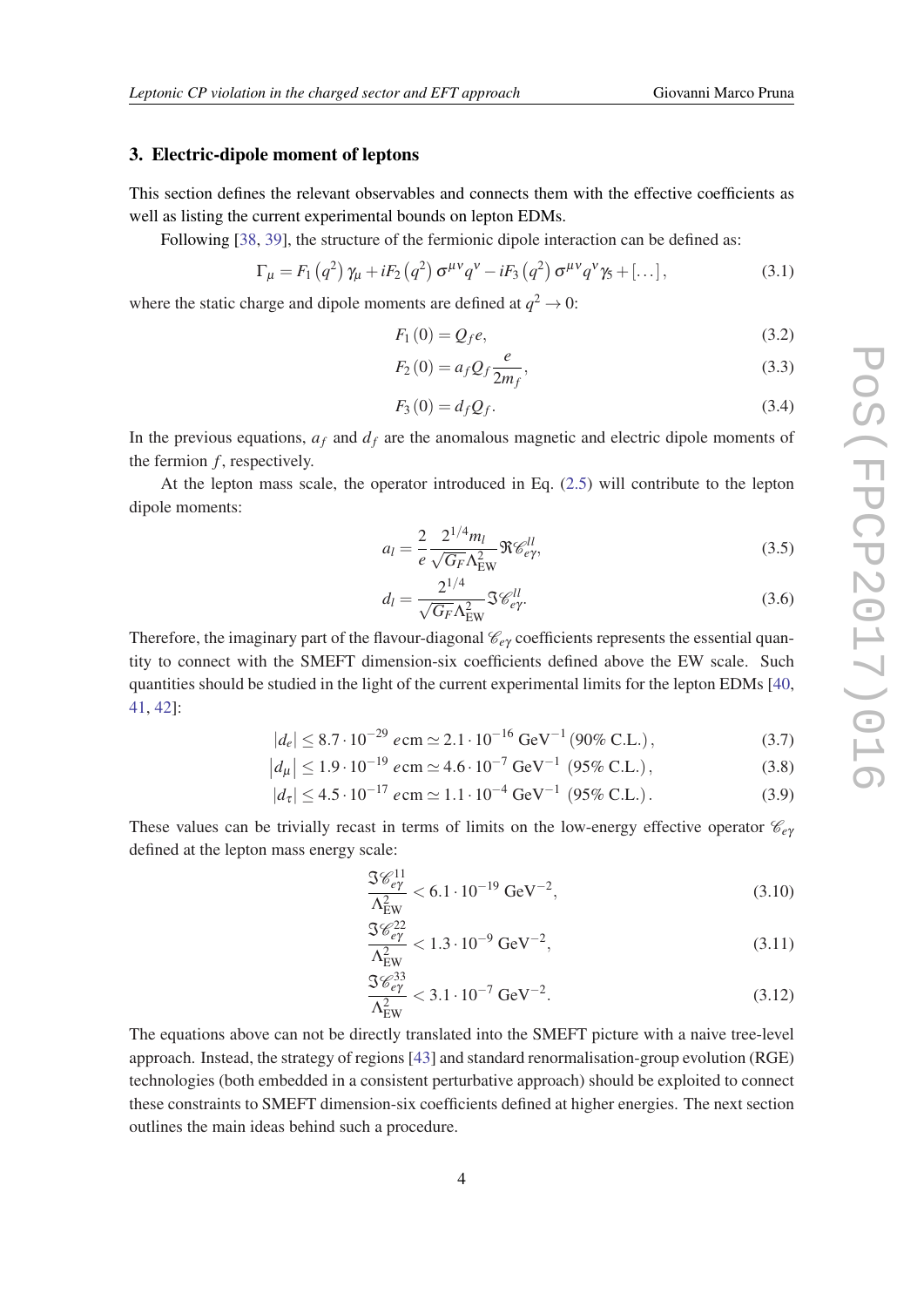#### <span id="page-5-0"></span>4. Anomalous dimensions and matching between LEFT and SMEFT

In this section, the items required to connect the effective coefficients at different energy scales are described.

To identify the leading contribution to the operatorial mixing into dipole operators, it is necessary to evaluate their RG equations. For  $\mathcal{L}_{\text{LEFT}}$ , the result was presented in [[44,](#page-9-0) [29](#page-8-0)] and reads:

$$
16\pi^2 \left( 2^{-3/4} G_F^{-1/2} \right) \mathcal{C}_{e\gamma}^{ll} = \left( 10 \mathcal{Q}_l^2 + \sum_f \frac{4}{3} N_c \mathcal{Q}_f^2 \right) e^2 \left( 2^{-3/4} G_F^{-1/2} \right) \mathcal{C}_{e\gamma}^{ll} - 2 \mathcal{Q}_l e \sum_r m_r \mathcal{C}_S^{rllr} + 16 e \sum_c m_c \mathcal{C}_{Tlu}^{llce},
$$
(4.1)

where the indices *l* and *r* indicate a sum over the leptonic flavours and *c* indicates a sum over the *u*-type quarks (with the top-quark integrated out). For  $\mathcal{L}_{SMEFT}$ , the result was presented in [\[24,](#page-8-0) [25](#page-8-0), [20](#page-8-0), [22](#page-8-0)], and if only the gauge couplings and the top-quark Yukawa coupling are kept, then it reads:

$$
16\pi^2 C_{e\gamma}^{ll} \simeq \left(\frac{47e^2}{3} + \frac{e^2}{4c_W^2} - \frac{9e^2}{4s_W^2} + 3y_t^2\right) C_{e\gamma}^{ll} + 6e^2 \left(\frac{c_W}{s_W} - \frac{s_W}{c_W}\right) C_{eZ}^{ll} + 16e \sum_c y_c C_{llcc}^{(3)}.\tag{4.2}
$$

The tree-level and one-loop matching of the relevant operators at the EW energy scale are described in Tables 3 and 4, respectively. The latter is obtained by straightforward application of the strategy of regions [[45,](#page-9-0) [43,](#page-9-0) [46](#page-9-0)].

| Coefficient                   | Tree-level matching at the EW scale                                                                             |
|-------------------------------|-----------------------------------------------------------------------------------------------------------------|
| $\Im C_{e\nu}^{ll}$           | $\Im C_{e\nu}^{ll}$                                                                                             |
| $\Im\mathcal{C}^{rllr}$       | $-\frac{v^2}{4m_H^2}\left(y_{lr}\Im C_{e\varphi}^{rl}\delta_{lr}+y_{rl}\Im C_{e\varphi}^{lr}\delta_{rl}\right)$ |
| $\Im\mathscr{C}^{llcc}_{Tlu}$ | $-\mathfrak{S}C^{llcc}_{lequ(3)}$                                                                               |

**Table 3:** Tree-level matching at the EW energy scale between the coefficients of  $\mathscr{L}_{\text{SMEFT}}$  and  $\mathscr{L}_{\text{LET}}$ .

| Coefficient          | Hard one-loop contribution to $\Im \mathcal{C}_{ev}^{ll}$                                                                                                                                                                                                  |  |  |  |
|----------------------|------------------------------------------------------------------------------------------------------------------------------------------------------------------------------------------------------------------------------------------------------------|--|--|--|
| $C_{e\varphi}^{ll}$  | $\frac{ey_l^2}{64\pi^2} \frac{v^2}{m_H^2} \left(-3 + 4\log\left[\frac{m_H}{\Lambda_{\text{EW}}}\right]\right) \Im C_{e\varphi}^{ll}$                                                                                                                       |  |  |  |
| $C_{eZ}^{ll}$        | $\begin{array}{ c c c c }\hline \alpha & \alpha\over 8\pi c_W s_W & -3c_W^2+3s_W^2+8c_W^2\log\left[\frac{m_W}{\Lambda_{\rm EW}}\right]+4\left(c_W^2-3s_W^2\right)\log\left[\frac{m_Z}{\Lambda_{\rm EW}}\right] \hline \end{array} \biggr) \Im C_{eZ}^{ll}$ |  |  |  |
| $C^{llcc}_{lequ(3)}$ | $-\frac{e y_c}{\pi^2} \log \left[\frac{m_c}{\Lambda_{\rm EW}}\right]$ $\Im C_{lequ(3)}^{llc}$                                                                                                                                                              |  |  |  |

Table 4: One-loop matching at the EW energy scale between the coefficients of  $\mathscr{L}_{SMEFT}$  and  $\Im \mathscr{C}_{e\gamma}^{ll}$ 

These elements are pieced together in the next section in a consistent phenomenological overview of experimental limits acting on the effective coefficients defined at higher energy scales.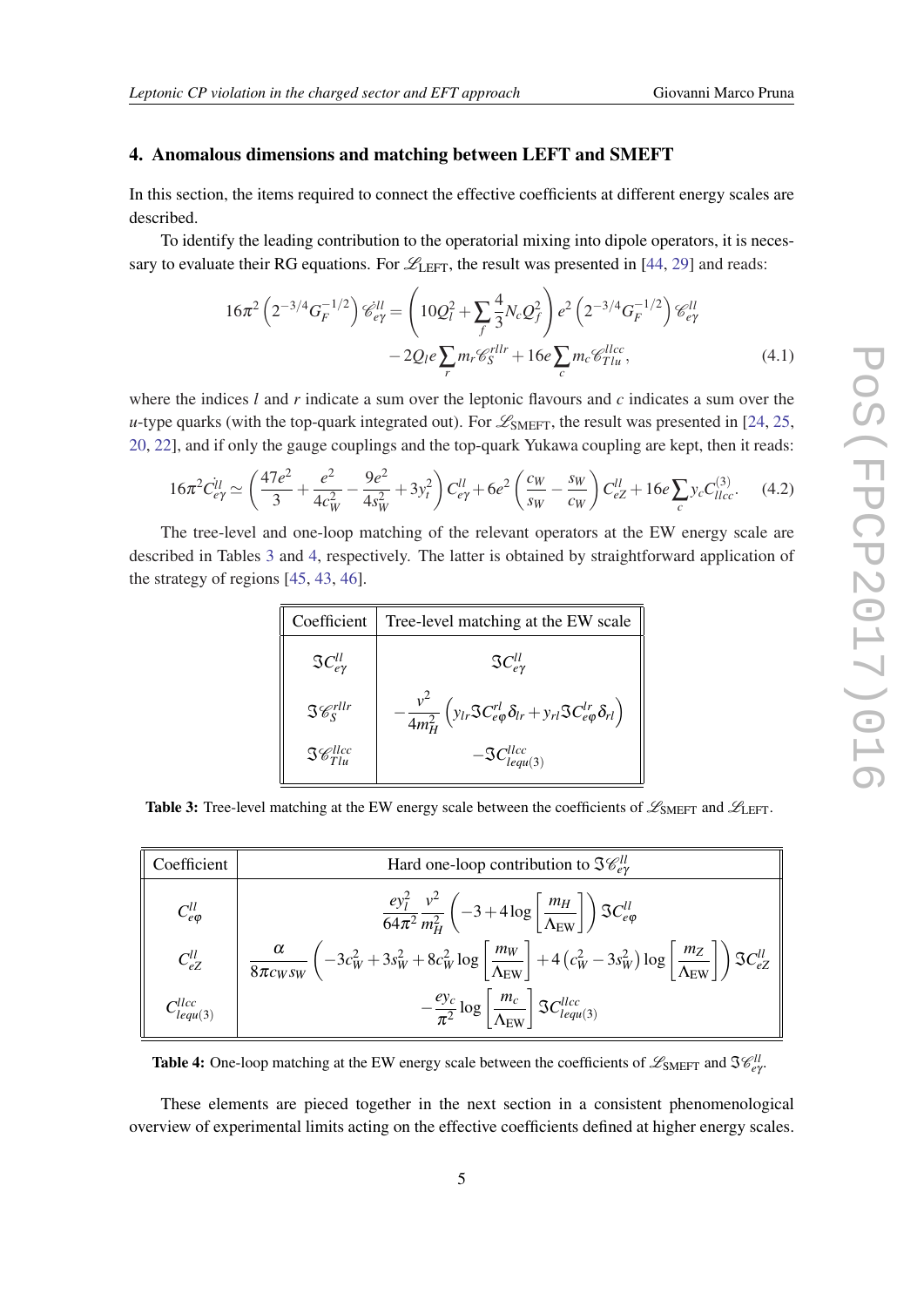# <span id="page-6-0"></span>5. Results

The main running and mixing effects give rise to the set of uncorrelated limits in Table 5 evaluated at the EW scale  $\Lambda_{EW} \simeq 100$  GeV. Any BSM theory matching with the SMEFT coefficients involved in this analysis should respect these limits at the EW scale.

| Coefficient                      | Limits from $d_e$     | Coefficient                      | Limits from $d_u$    | Coefficient                      | Limits from $d_{\tau}$ |
|----------------------------------|-----------------------|----------------------------------|----------------------|----------------------------------|------------------------|
| $\Im C^{11}_{e\nu}$              | $6.1 \times 10^{-15}$ | $\Im C^{22}_{\rm ev}$            | $1.3 \times 10^{-5}$ | $\Im C^{33}_{\rho\nu}$           | $3.1 \times 10^{-3}$   |
| $\Im C^{11}_{e\varphi}$          | $8.2 \times 10^{-3}$  | $\Im C_{e\omega}^{22}$           | N/A                  | $\Im C_{e\omega}^{33}$           | N/A                    |
| $\Im C_{eZ}^{11}$                | $5.1 \times 10^{-12}$ | $\Im C_{\rho 7}^{22}$            | $1.1 \times 10^{-2}$ | $\mathfrak{S}C_{e7}^{33}$        | N/A                    |
| $\mathfrak{S}C_{lequ(3)}^{1122}$ | $6.0 \times 10^{-12}$ | $\Im C_{lequ(3)}^{2222}$         | $1.3 \times 10^{-2}$ | $\mathfrak{S}C_{lequ(3)}^{3322}$ | N/A                    |
| $\mathfrak{S}C_{lequ(3)}^{1111}$ | $1.3 \times 10^{-9}$  | $\mathfrak{S}C^{2211}_{lequ(3)}$ | N/A                  | $\mathfrak{S}C_{lequ(3)}^{3311}$ | N/A                    |

Table 5: Limits on SMEFT effective coefficients defined at the EW energy scale from leptonic EDMs.

Interestingly, some of these constraints are orders of magnitude more stringent than the analogous ones extracted using tree-level collider analysis. For example, the limits on  $C_{lequ(3)}^{1111}$  presented here and in [\[47](#page-9-0)] can be compared. This enforces the conclusion that adopting a perturbative approach with higher-order leading contributions to precision observables can give radically different qualitative and quantitative results with respect to a tree-level collider analysis.



Figure 1: Limits on SMEFT effective coefficients defined at the  $\Lambda_{UV}$  energy scale from leptonic EDMs.

In Figure 1, the limits on the effective contribution at the EW scale to the imaginary part of the flavour-diagonal *Ce*<sup>γ</sup> coefficients from the ACME (left panel) and Muon *g*−2 (right panel) collaborations are plotted. The leading one-loop logarithms give constraints on  $C_{e\gamma}$ ,  $C_{eZ}$  and  $C_{lequ(3)}^{l133}$ defined at higher energies  $\Lambda_{UV}$ .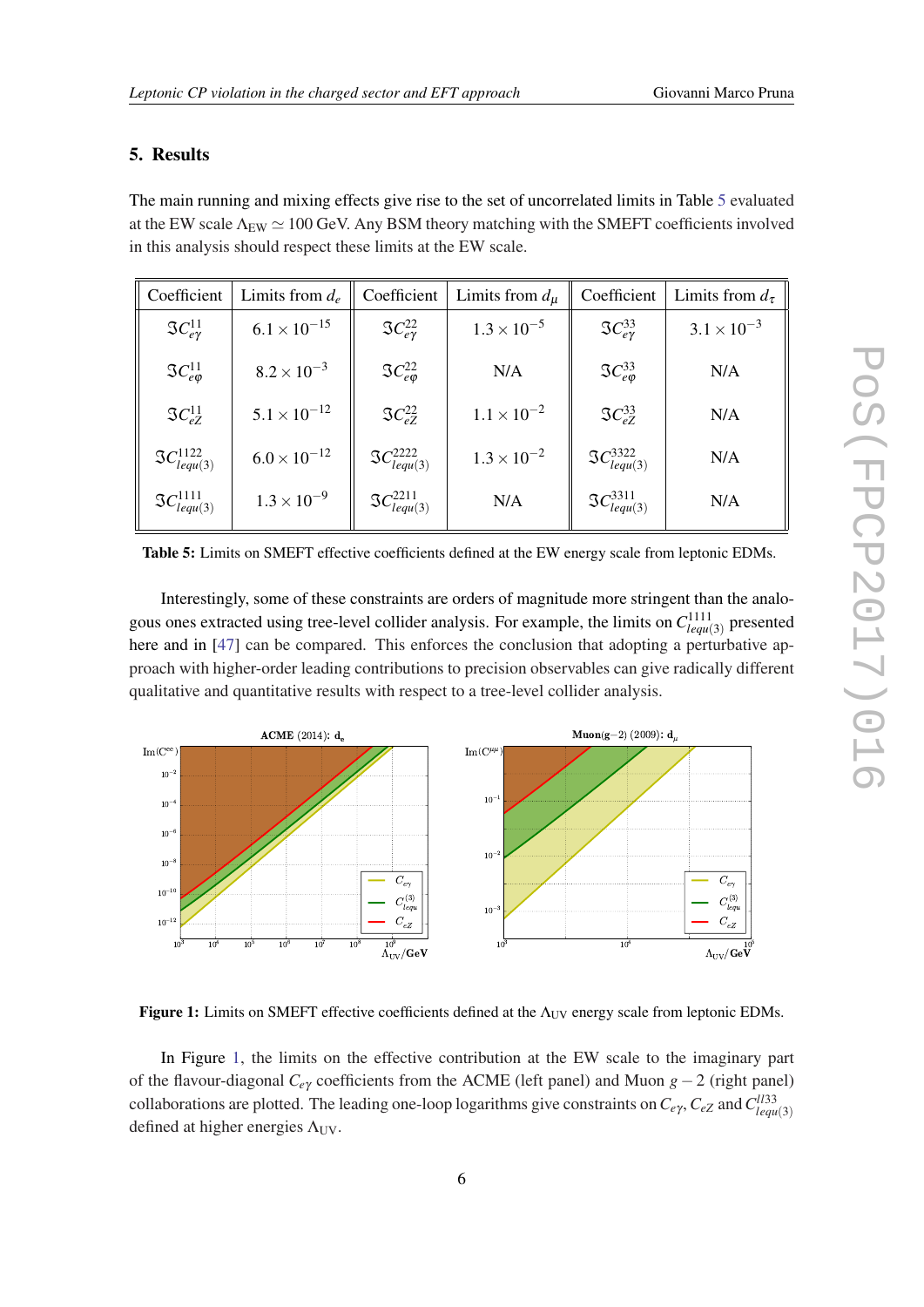# <span id="page-7-0"></span>6. Conclusion

CP violation in the charged lepton sector of the SM was studied in a SMEFT framework with the inclusion of dimension-six effective operators.

The current experimental limits on lepton EDMs were translated into constraints on the imaginary part of the complex effective coefficients defined at the EW scale and above. Exploiting a systematic one-loop SMEFT analysis, new bounds on the coefficients above were presented.

The most stringent bounds are obtained in connection with the electron EDM due to the extreme accuracy on the experimental limit, while the current determination of the  $\tau$  EDM does not allow for reasonable bounds. This could potentially improve in the future with the advent of innovative ideas for a better determination of the  $\tau$  EDM [\[48](#page-9-0)].

However, this study is far from being comprehensive by regarding all the possible features of a complete SMEFT analysis. Important multi-loop effects are neglected, including the twoloop mixing of  $Q_{le}$  into the dipole operator  $Q_{e\gamma}$ . Furthermore, non-trivial mixing and matching effects can arise through consideration of the complete set of dimension-six SMEFT operators rather than the leptonic subset analysed here. These gaps in the analysis will be explored in a future publication [[21](#page-8-0)].

### Acknowledgements

This research was supported by the SNSF under contract 200021\_160156. I am profoundly grateful to Matteo Fael and Adrian Signer for having shared useful comments on this study, thereby giving me the opportunity to improve this manuscript.

#### References

- [1] W. Buchmuller and D. Wyler, *Effective Lagrangian Analysis of New Interactions and Flavor Conservation*, *Nucl. Phys.* B268 [\(1986\) 621–653](https://doi.org/10.1016/0550-3213(86)90262-2).
- [2] B. Grzadkowski, M. Iskrzynski, M. Misiak and J. Rosiek, *Dimension-Six Terms in the Standard Model Lagrangian*, *JHEP* 10 [\(2010\) 085,](https://doi.org/10.1007/JHEP10(2010)085) [[1008.4884](https://arxiv.org/abs/1008.4884)].
- [3] B. Henning, X. Lu and H. Murayama, *How to use the Standard Model effective field theory*, *[JHEP](https://doi.org/10.1007/JHEP01(2016)023)* 01 [\(2016\) 023](https://doi.org/10.1007/JHEP01(2016)023), [[1412.1837](https://arxiv.org/abs/1412.1837)].
- [4] L. Lehman, *Extending the Standard Model Effective Field Theory with the Complete Set of Dimension-seven Operators*, *Phys. Rev.* D90 [\(2014\) 125023,](https://doi.org/10.1103/PhysRevD.90.125023) [[1410.4193](https://arxiv.org/abs/1410.4193)].
- [5] G. Passarino and M. Trott, *The Standard Model Effective Field Theory and Next to Leading Order*, [1610.08356](https://arxiv.org/abs/1610.08356).
- [6] I. Brivio and M. Trott, *The Standard Model as an Effective Field Theory*, [1706.08945](https://arxiv.org/abs/1706.08945).
- [7] A. Celis, J. Fuentes-Martin, A. Vicente and J. Virto, *DsixTools: The Standard Model Effective Field Theory Toolkit*, *[Eur. Phys. J.](https://doi.org/10.1140/epjc/s10052-017-4967-6)* C77 (2017) 405, [[1704.04504](https://arxiv.org/abs/1704.04504)].
- [8] M. Dine and A. Kusenko, *The Origin of the matter antimatter asymmetry*, *[Rev. Mod. Phys.](https://doi.org/10.1103/RevModPhys.76.1)* 76 [\(2003\) 1](https://doi.org/10.1103/RevModPhys.76.1), [[hep-ph/0303065](https://arxiv.org/abs/hep-ph/0303065)].
- [9] L. Canetti, M. Drewes and M. Shaposhnikov, *Matter and Antimatter in the Universe*, *[New J. Phys.](https://doi.org/10.1088/1367-2630/14/9/095012)* 14 [\(2012\) 095012](https://doi.org/10.1088/1367-2630/14/9/095012), [[1204.4186](https://arxiv.org/abs/1204.4186)].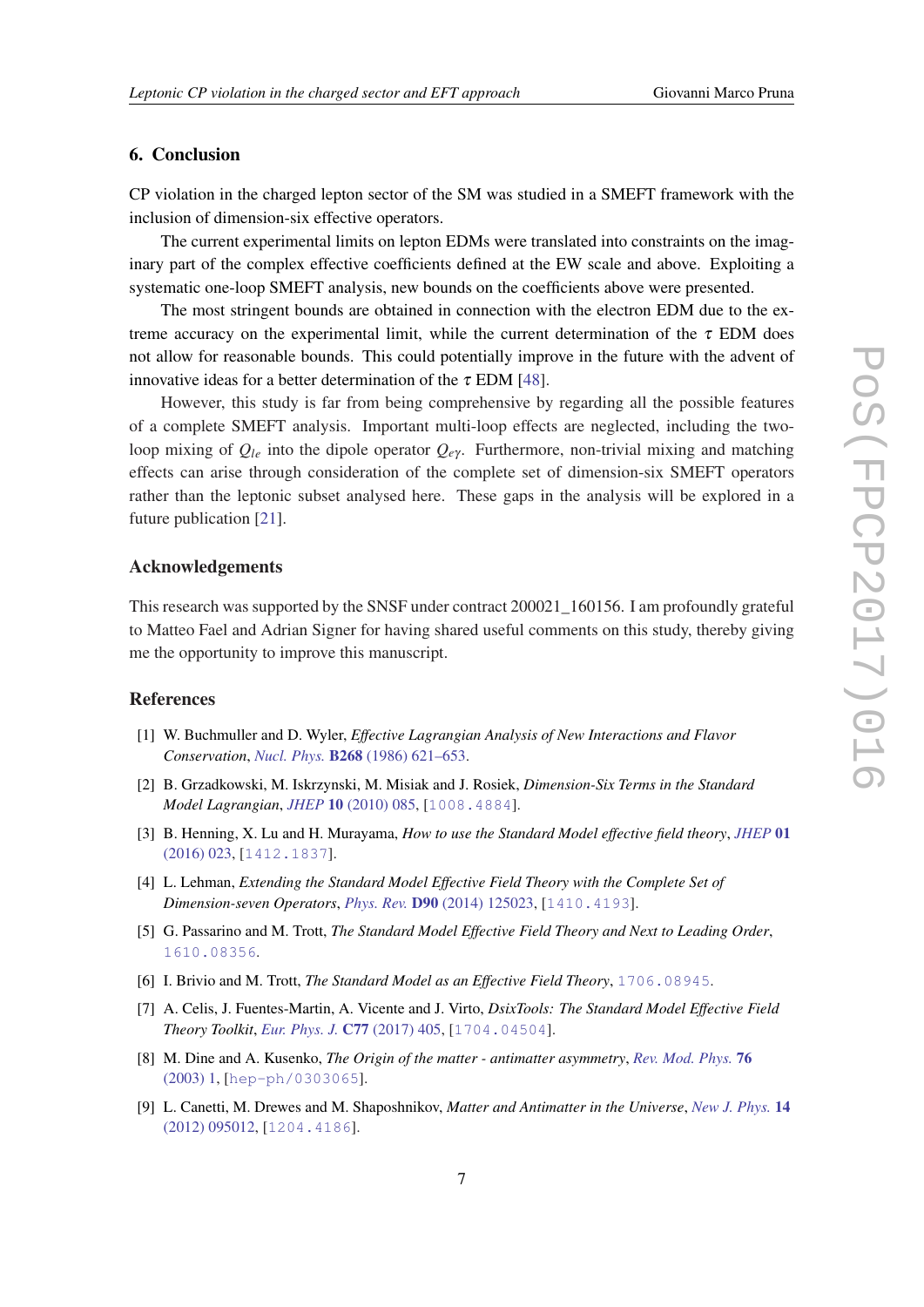- <span id="page-8-0"></span>[10] J. M. Pendlebury et al., *Revised experimental upper limit on the electric dipole moment of the neutron*, *Phys. Rev.* D92 [\(2015\) 092003](https://doi.org/10.1103/PhysRevD.92.092003), [[1509.04411](https://arxiv.org/abs/1509.04411)].
- [11] G. C. Branco, R. G. Felipe and F. R. Joaquim, *Leptonic CP Violation*, *[Rev. Mod. Phys.](https://doi.org/10.1103/RevModPhys.84.515)* 84 (2012) [515–565](https://doi.org/10.1103/RevModPhys.84.515), [[1111.5332](https://arxiv.org/abs/1111.5332)].
- [12] D. N. Dinh, L. Merlo, S. T. Petcov and R. Vega-Álvarez, *Revisiting Minimal Lepton Flavour Violation in the Light of Leptonic CP Violation*, *JHEP* 07 [\(2017\) 089,](https://doi.org/10.1007/JHEP07(2017)089) [[1705.09284](https://arxiv.org/abs/1705.09284)].
- [13] M. E. Pospelov and I. B. Khriplovich, *Electric dipole moment of the W boson and the electron in the Kobayashi–Maskawa model*, *Sov. J. Nucl. Phys.* 53 (1991) 638–640.
- [14] M. Pospelov and A. Ritz, *Electric dipole moments as probes of new physics*, *[Annals Phys.](https://doi.org/10.1016/j.aop.2005.04.002)* 318 (2005) [119–169](https://doi.org/10.1016/j.aop.2005.04.002), [[hep-ph/0504231](https://arxiv.org/abs/hep-ph/0504231)].
- [15] J. Engel, M. J. Ramsey-Musolf and U. van Kolck, *Electric Dipole Moments of Nucleons, Nuclei, and Atoms: The Standard Model and Beyond*, *[Prog. Part. Nucl. Phys.](https://doi.org/10.1016/j.ppnp.2013.03.003)* 71 (2013) 21–74, [[1303.2371](https://arxiv.org/abs/1303.2371)].
- [16] M. S. Safronova, D. Budker, D. DeMille, D. F. J. Kimball, A. Derevianko and C. W. Clark, *Search for New Physics with Atoms and Molecules*, [1710.01833](https://arxiv.org/abs/1710.01833).
- [17] T. Appelquist and J. Carazzone, *Infrared Singularities and Massive Fields*, *[Phys. Rev.](https://doi.org/10.1103/PhysRevD.11.2856)* D11 (1975) [2856](https://doi.org/10.1103/PhysRevD.11.2856).
- [18] S. T. Petcov, *The Processes*  $\mu \to e\gamma$ ,  $\mu \to ee\bar{e}$ ,  $v' \to v\gamma$  *in the Weinberg–Salam Model with Neutrino Mixing*, *Sov. J. Nucl. Phys.* 25 (1977) 340.
- [19] P. Minkowski, µ → *e*γ *at a Rate of One Out of* 10<sup>9</sup> *Muon Decays?*, *Phys. Lett.* 67B [\(1977\) 421–428.](https://doi.org/10.1016/0370-2693(77)90435-X)
- [20] R. Alonso, E. E. Jenkins, A. V. Manohar and M. Trott, *Renormalization Group Evolution of the Standard Model Dimension Six Operators III: Gauge Coupling Dependence and Phenomenology*, *JHEP* 04 [\(2014\) 159](https://doi.org/10.1007/JHEP04(2014)159), [[1312.2014](https://arxiv.org/abs/1312.2014)].
- [21] G. M. Pruna and A. Signer, *TBD*, [17XX.XXXX].
- [22] G. M. Pruna and A. Signer, *The* µ → *e*γ *decay in a systematic effective field theory approach with dimension-six operators*, *JHEP* 10 [\(2014\) 014](https://doi.org/10.1007/JHEP10(2014)014), [[1408.3565](https://arxiv.org/abs/1408.3565)].
- [23] A. Crivellin, S. Najjari and J. Rosiek, *Lepton Flavor Violation in the Standard Model with general Dimension-Six Operators*, *JHEP* 04 [\(2014\) 167,](https://doi.org/10.1007/JHEP04(2014)167) [[1312.0634](https://arxiv.org/abs/1312.0634)].
- [24] E. E. Jenkins, A. V. Manohar and M. Trott, *Renormalization Group Evolution of the Standard Model Dimension Six Operators I: Formalism and lambda Dependence*, *JHEP* 10 [\(2013\) 087,](https://doi.org/10.1007/JHEP10(2013)087) [[1308.2627](https://arxiv.org/abs/1308.2627)].
- [25] E. E. Jenkins, A. V. Manohar and M. Trott, *Renormalization Group Evolution of the Standard Model Dimension Six Operators II: Yukawa Dependence*, *JHEP* 01 [\(2014\) 035](https://doi.org/10.1007/JHEP01(2014)035), [[1310.4838](https://arxiv.org/abs/1310.4838)].
- [26] C. Gnendiger et al., *To d, or not to d: recent developments and comparisons of regularization schemes*, *[Eur. Phys. J.](https://doi.org/10.1140/epjc/s10052-017-5023-2)* C77 (2017) 471, [[1705.01827](https://arxiv.org/abs/1705.01827)].
- [27] C. Gnendiger and A. Signer, γ<sub>5</sub> in FDH, [1710.09231](https://arxiv.org/abs/1710.09231).
- [28] M. Ciuchini, E. Franco, L. Reina and L. Silvestrini, *Leading order QCD corrections to b* → *s*γ *and*  $b \rightarrow sg$  decays in three regularization schemes, *Nucl. Phys.* **B421** [\(1994\) 41–64](https://doi.org/10.1016/0550-3213(94)90223-2), [[hep-ph/9311357](https://arxiv.org/abs/hep-ph/9311357)].
- [29] A. Crivellin, S. Davidson, G. M. Pruna and A. Signer, *Renormalisation-group improved analysis of*  $\mu \rightarrow e$  processes in a systematic effective-field-theory approach, *JHEP* 05 [\(2017\) 117](https://doi.org/10.1007/JHEP05(2017)117), [[1702.03020](https://arxiv.org/abs/1702.03020)].